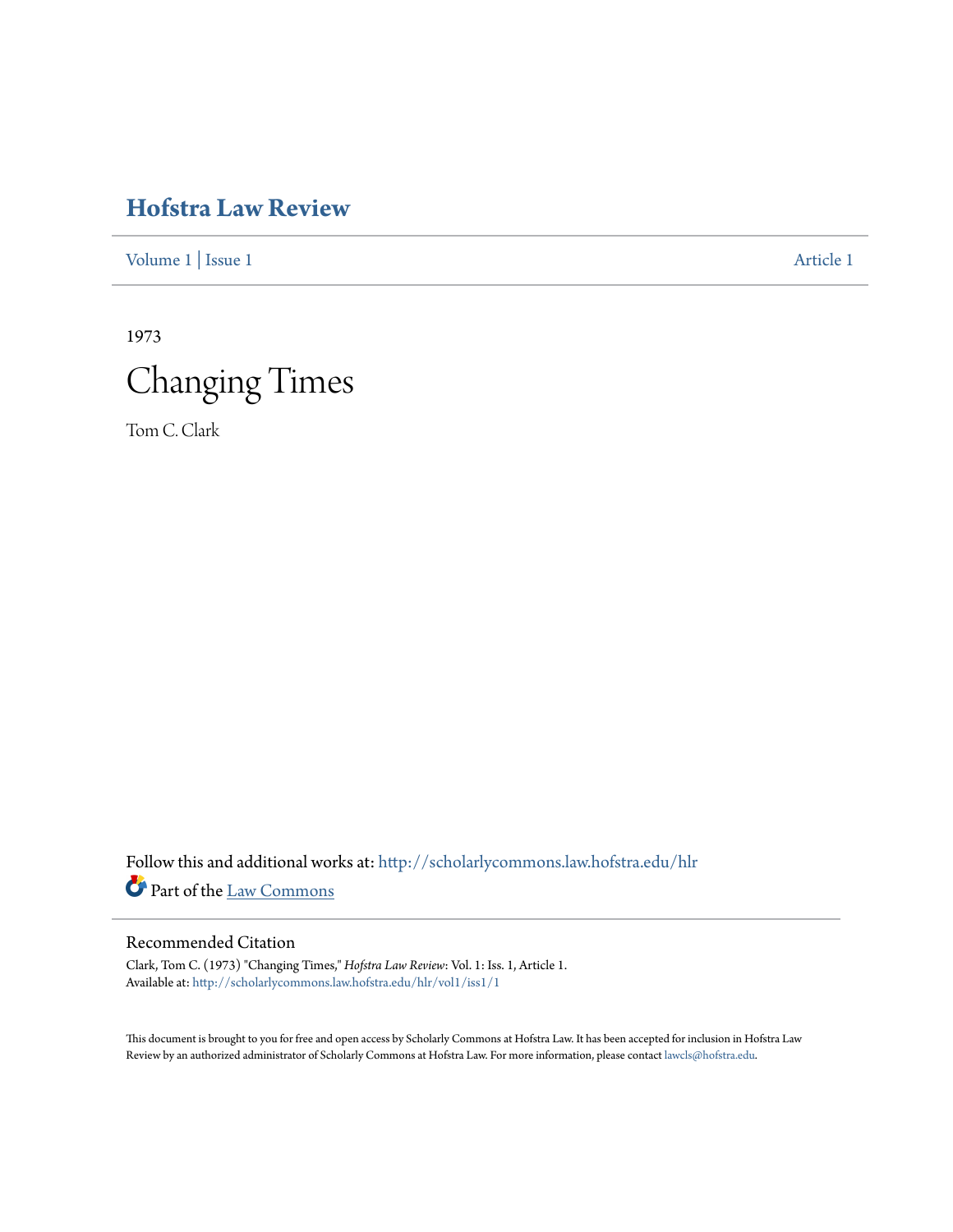VOLUME 1 SPRING, 1973

# **CHANGING TIMES**

*Tom C. Clark\**

THE Board of Editors, hoping to create some novelty in its first issue, has suggested to its contributors that they engage in some soothsaying on the future development of the law. Frankly, I have no clairvoyance; but this newborn HOFSTRA LAW REVIEW and its Staff entrance me, and I offer some calculated guesses on a purely novelty basis.

Let me first congratulate the Law School on conceiving and achieving this first issue. It has taken great courage, much maneuvering and lots of hard work. As it joins the array of law reviews I hope that HoFsTRA will bring a love for justice to all with whom it comes in contact.

#### BACKGROUND FOR CHANGE

Some say that the present profile of the judicial process is the weakest in our history. That it has seriously deteriorated of recent years is evident. However, we have brought much of its present defacement upon ourselves. Although Dean Pound called out a shrill warning in **1907,** we turned him a deaf ear. Since that time five Chief Justices of the United States, some Chief Justices of the State courts and other dignitaries have made repeated calls for the humanization of our laws and the modernization of the judicial process. For example, one Supreme Court Justice, later Chief Justice, Harlan Fiske Stone, back in 1934, looked for "a new force in American legal life,"' but it failed to show. We heard each of these cries and did much talking but took little action.

This Rip Van Winkle attitude is nothing new. Four hundred years ago a like call for reform was made by Francis Bacon, Lord Chancellor of England. It also fell on deaf ears. Bacon made his call in the form of a message-a "Proposition" he called it-to James I

**<sup>\*</sup>** Associate Justice of the United States Supreme Court (Retired) and former Attorney General of the United States.

<sup>1.</sup> A. T. MASON, HARLAN FISKE STONE: PILLAR OF THE LAW 381 (1956).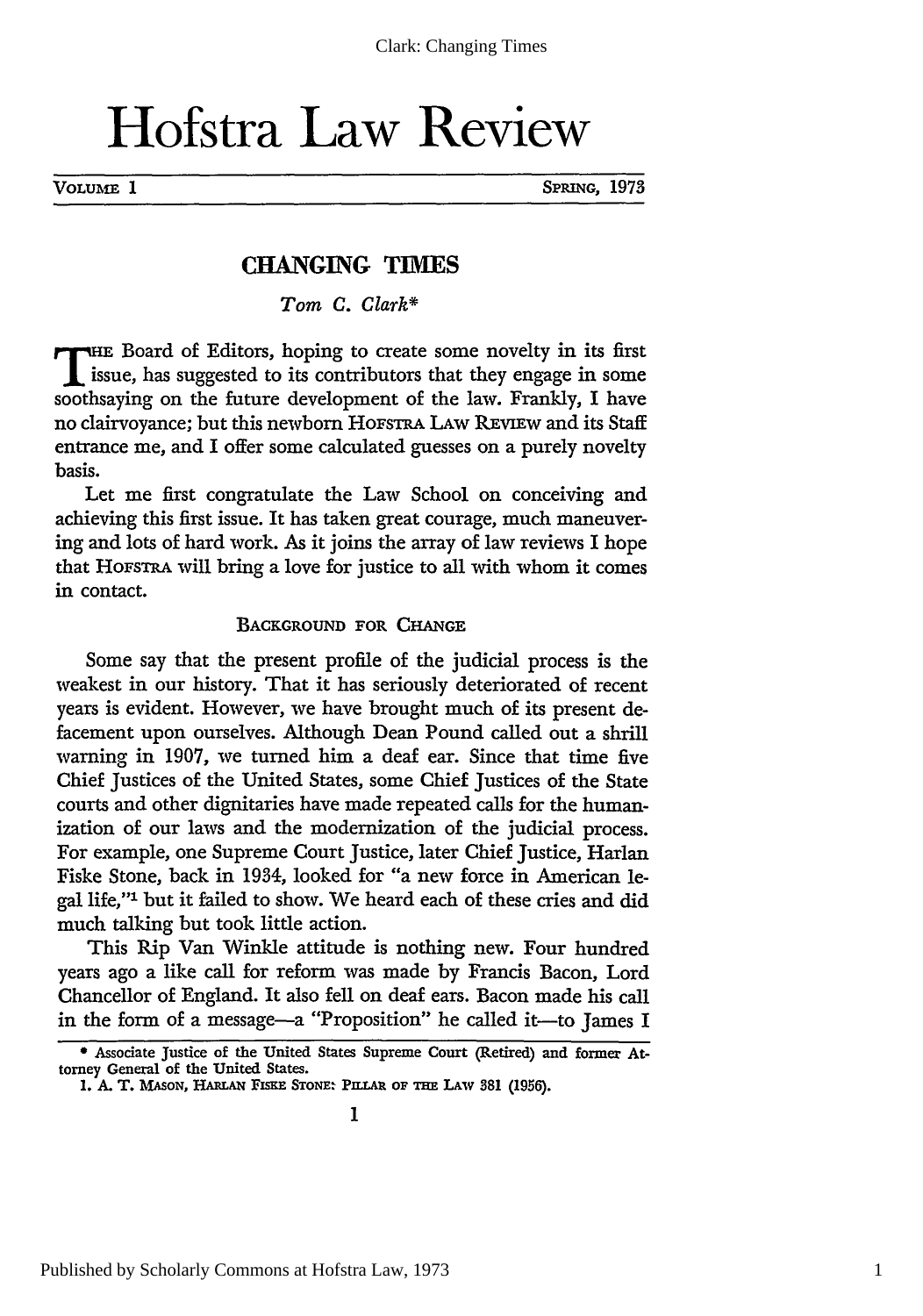to prepare a Digest of English Laws, to expunge all obsolete laws from the new Digest and to strip those remaining of any contradiction. Bacon's Proposition died a'borning. However, as Lord Chancellor, he was able to change the structure of the Chancery Court and modernize its procedures so as to bring "speedy justice in a court notorious for delays .... Talkative lawyers were rebuked, sometimes held in contempt, as with one barrister whose argument covered ten skins of parchment 'containing... idle and impertinent matter for the purpose of putting the plaintiff to unnecessary trouble and expense to the derogation of the court.' **"2**

Indeed this change in times also brought a change in substantive law. The Lord Chief Justice, Edward Coke, had held that the King should not be under man but under the law and under God, citing Lord Bracton. But James reprimanded him at the instance of Bacon, and the Royalist doctrine that the judges were lions, but under the throne, became the rule of decision. Later Bacon, in turn, was repudiated and after several about-faces between the Royalist philosophy and that of the common law, England settled down to a system of parliamentary government. But it took over three centuries in the settling process.

#### **REASONS** FOR **CHANGE**

*My* brother Frankfurter attributed changes in the law to "The eternal struggle **...** between constancy and change.., largely a struggle between history and reason, between past reason and present needs." 3 I would amplify my brother's views by submitting that *present* experience, *present* memory of the past and *present* expectation for the future bring *present* changes in both our substantive and adjective law. By present experience I mean the development of science, medicine, literature, education, business and morals among the people. I add morals because the law reflects the mores of the people. They suffer only those laws which they themselves can endure. By present memory I include the history and philosophy of the law as well as of civilizations; and by present expectation, I include those social, material and religious needs that the people insist upon for themselves.

#### **THE INEVITABILITY OF CHANGE**

The law has changed through the ages because people demanded it and often gave their lives for it. Liberty comes only to those who

**<sup>2.</sup> C. D. BOWEN, FRANcIs BACON 122 (1963).**

*<sup>3.</sup>* Frankfurter, *Mr. Justice Holmes and The Constitution,* **41 HAnv. L. Rav. 121, 160 (1927).**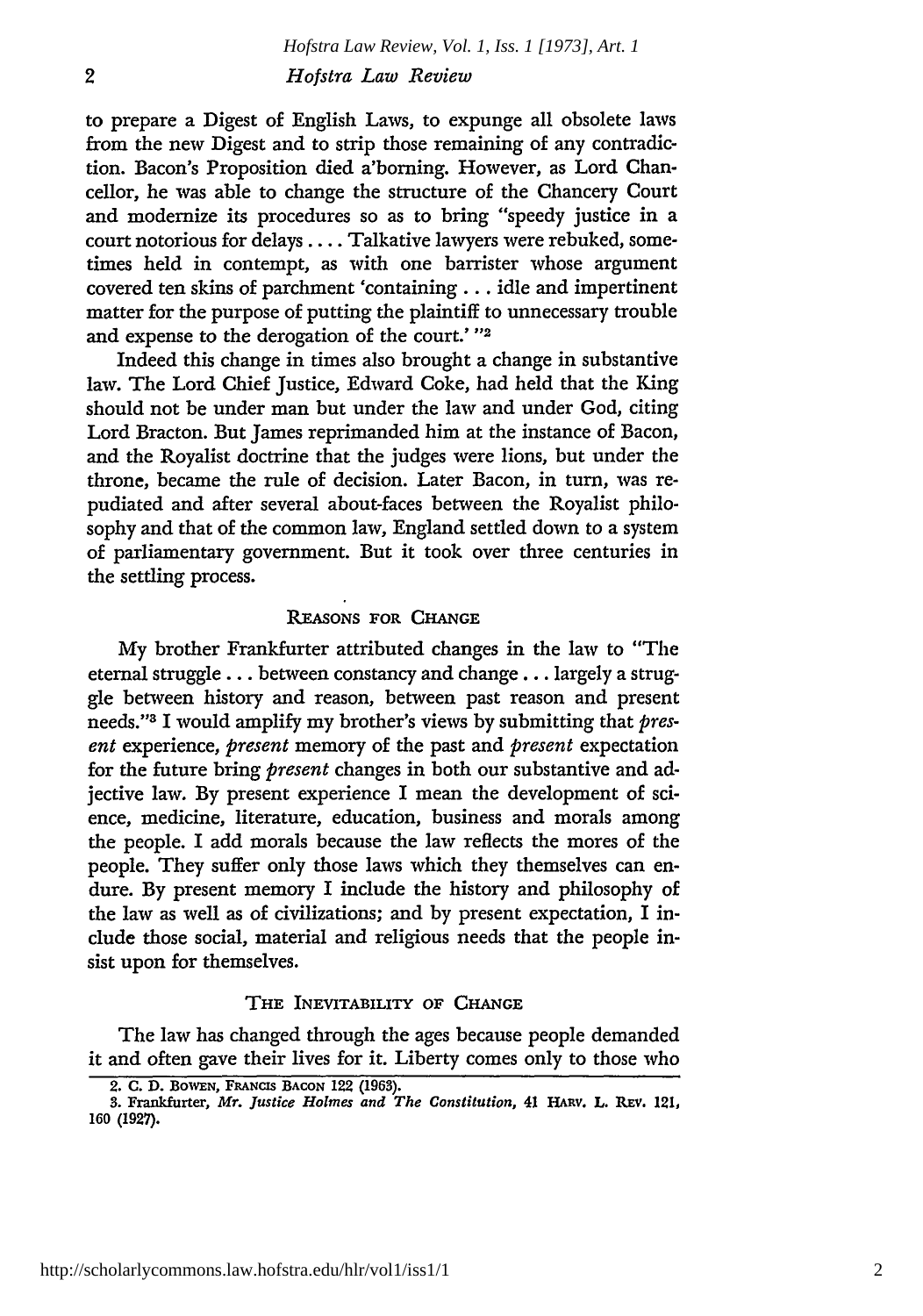#### *Changing Times*

seek it and, after securing it, remain always on guard to protect it. Aside from the use of force by revolution, liberty must be sought and sustained through peaceful means, such as exercise of the right to assembly and free speech, petition to constituted authority and use of the judicial process. Where one branch of government fails to respond to such a public demand, people resort to another branch of government and failing there to the third branch. The courts are usually the last resort because results are much slower. When bad situations are brought to the attention of the appropriate court, the judicial mind often seeks to fashion judicial procedures to honor the necessities of plain justice. Thus, even in the face of the doctrine of *stare decisis* a court might weigh the necessity that required the application of that rule in the light of the present situation. As Mr. Justice Cardozo cogently stated: "Few rules in our time are so well established that they may not be called upon any day to justify their existence as means adapted to an end. If they do not function they are diseased. If they are diseased they must not propagate their kind."' And Mr. Justice Story said a century before, describing the views of Mr. Chief Justice Parker: "The rules.., of all substantial law must widen with the wants of society; **...** they must have flexibility, as well as strength; **...** they must accomplish the ends of justice, and not bury it beneath the pressure of their own weight."<sup>5</sup>

### $T$ **HE PREDICTED CHANGES**

And so I believe that changes must come when the people demand them; that there are many demands being presently made; and these demands will be honored **by** some branch of the Government. We are, of course, bound to the past but we are not irretrievably bound to it. One need only cite the fate of *Plessy v. Ferguson6* to support this conclusion. When, where and how *to break* with such a rule is for us to decide. Only consider the recent case of *Furman v.* Georgia,<sup>7</sup> involving the infliction of the death penalty. When, where and how *to make* such a rule is for us to decide. And so, in my view, it is high time that we yield a willing deference to justice and bring about some changes:

#### **A.** *In the Law Schools*

It is said that "Law Schools cannot teach practice skills effectively because, for the most part, they do not have faculty members capable

**<sup>4.</sup> B. CARDOZO, THE NATURE OF THE JUDICIAL PROCESS 98 (1921).**<br>**5. J.** Story, *Miscellaneous Writings* 210 (1835), excerpt in THE WISDOM OF THE Su-

PREME COURT at 402 (P. E. Jackson, ed. 1962).

**<sup>6. 163</sup> U.S. 537 (1896).**

**<sup>7. 408</sup> U.S. 238 (1972).**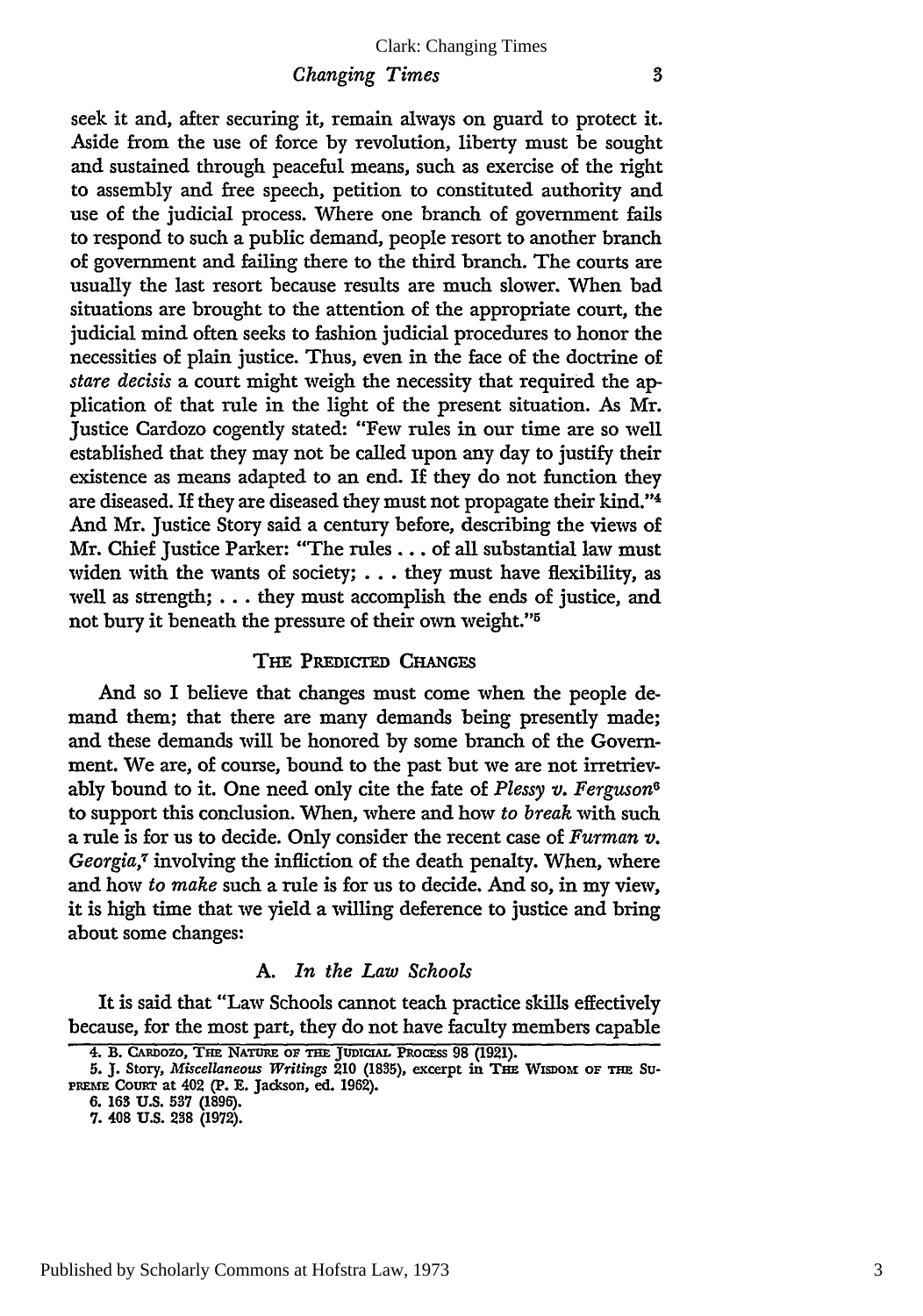of imparting current practice techniques and skills."s To me this appears to be a serious indictment of law professors. I personally know many who are skilled trial lawyers. In my view, every law professor should have some trial practice in the courts; otherwise he cannot be a sound teacher of the law because he does not possess those insights so necessary to determine the details that make the law significant.

In view of this, the Professional Efficiency and Economic Research Committee of the Texas Bar organized a six-day skills training program for young lawyers to bridge the gap between law school and the practice. It includes training in file organization, necessary forms, systems analysis, fee setting and collection, client relations and billing, and some courtroom practice. The program is being reported as extremely successful. It is to be applauded, but the young lawyers involved in it could hardly learn much on courtroom practice. The importance of the program is that the Bar is taking notice of the need for trial court practice on the part of the young lawyer.

I submit that the law schools should themselves conduct practice clinics in the courts under the supervision of licensed lawyers. The clinics should be required in lieu of the present senior year, which is now a squeezed orange to the students. The clinics would be conducted in cooperation with the entire profession, including the Bar, the courts, the prosecutor, the defender, and other interested agencies, both judicial and administrative. In addition, the curriculum for the first two years of study at the law school would include instruction on judicial administration. Finally, the bar examination as presently conducted would be abolished and a more realistic test of the student's ability to practice law would be devised. "I really believe," said Mr. Justice Stone in 1934, "that the law schools will take the lead and ultimately turn the tide in the other direction."0 The law schools did not follow the Justice's suggestion. But it's not too late. If the law schools will "turn the tide" by teaching advocacy through the use of clinics, both the profession and the courts will soon enjoy a better image. This is true because these young people will not put up with the present injustices of justice and the antiquated procedures used in many of our courts.

#### B. *The Bar*

In 1934 Mr. Justice Stone expressed his concern about the "commercialized" state of the Bar and its failure to rise above its basic,

**<sup>8. 37</sup> LEGAL EcoN. NEws 1 (ABA Stand. Comm. Econ. Law Prac. 1972).**

*<sup>9.</sup> MASON,* supra **note I at 384.**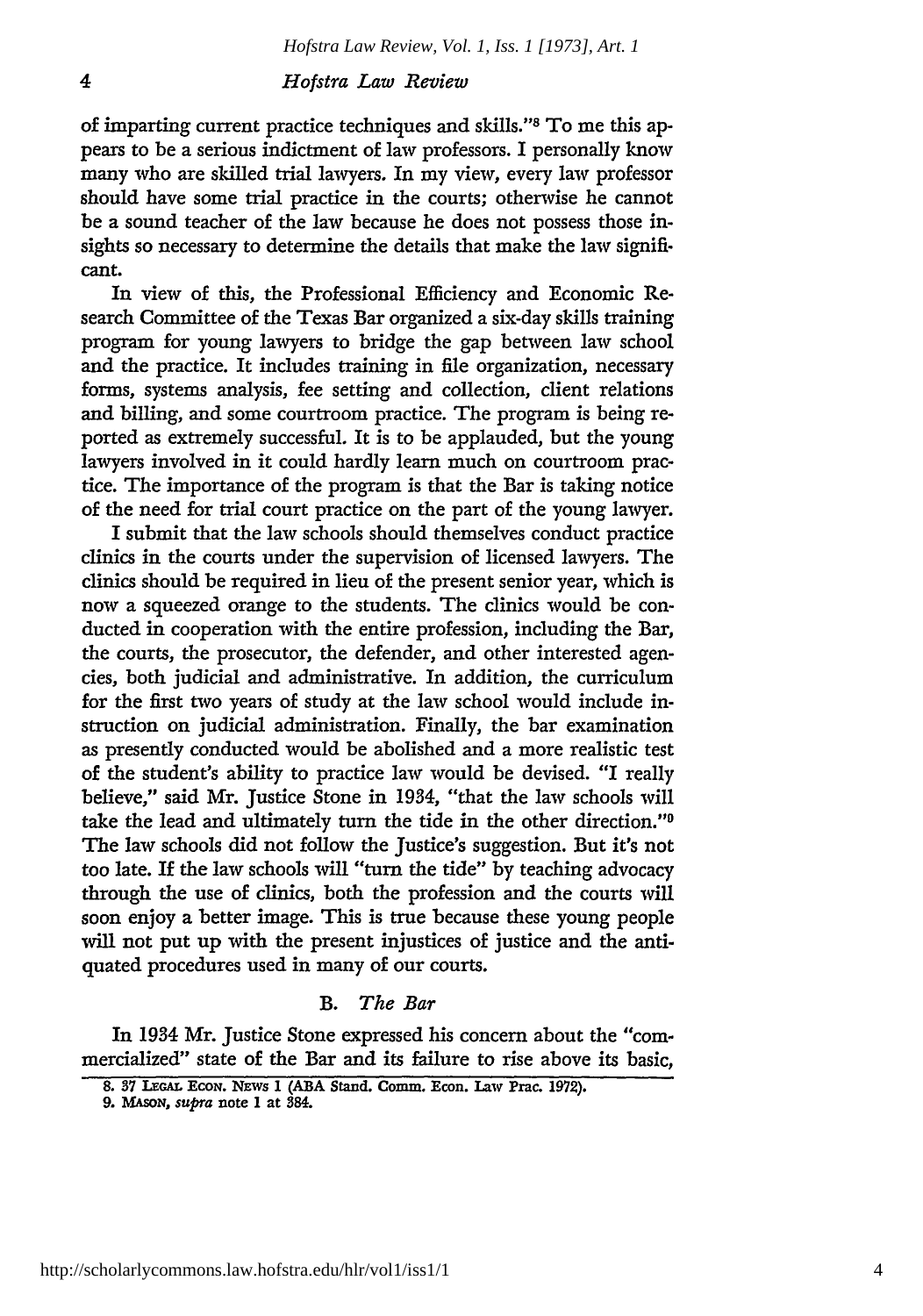narrowly defined ideal of loyalty to private clients. He charged that the lawyer had forsaken his traditional role as guardian of the common welfare and did little to make law more readily available as an instrument of justice to the common man.'0 While the leaders of the American Bar Association are men of high character, great intellect and sincere dedication to the profession, they number a very small percentage of the profession. Lawyers still measure success, as Mr. Justice Stone said, "largely in terms of their professional income."<sup>11</sup> Just the other day I attended the meeting of a mid-Western Bar where a lawyer (during the "happy hour") said that he had recently attained the ambition of his life, a million dollar fee. When he said that he had not heard of another such fee since Frank Hogan handled the Teapot Dome Case, a listener said that he knew of several and he rattled off their names and states. At a Judicial Selection Commissions Study Seminar in Utah last Fall every lay member of the various commissions was present (numbering about twenty) and most of the lawyers were absent (about forty). At another annual meeting of a state bar, an out-of-state speaker from the East developed the art of the defense of narcotics cases. His presentation was directed to highly technical motions (relating, for instance, to tracing custody of the drug), how to outwit the prosecutor and the technique of "briefing" the defendant and hoodwinking the judge and jury. Apparently all of his clients were guilty but he had a knack for getting them not-guilty verdicts, suspended sentences or fines. This is one of the chief criticisms that is levelled at the Judiciary and here this lawyer was bragging about his prowess. He has not been properly trained in the duties of a lawyer. He worships false Gods-winning his cases regardless and making big fees. As far back as Aeschylus (458 B.C.) the Bar has been warned:<sup>12</sup>

> Yea, whatsoe'er befall, hold thou this word of mine: Bow down at Justice' shrine, Turn thou thine eyes away from earthly lure, Nor with a godless foot that altar spurn, For as thou dost shall Fate do in return, And the great doom is sure.

While the law of late has become more available to the common man, the credit is due largely to associations working in that field-

**<sup>10.</sup>** *Id.* at **376.**

**<sup>11.</sup>** *Id.*

<sup>12.</sup> Aeschylus, *Eumenides*, in W. J. OATES AND C. D. MURPHY, GREEK LITERATURE IN **TRANSLATION at 227 (1944).**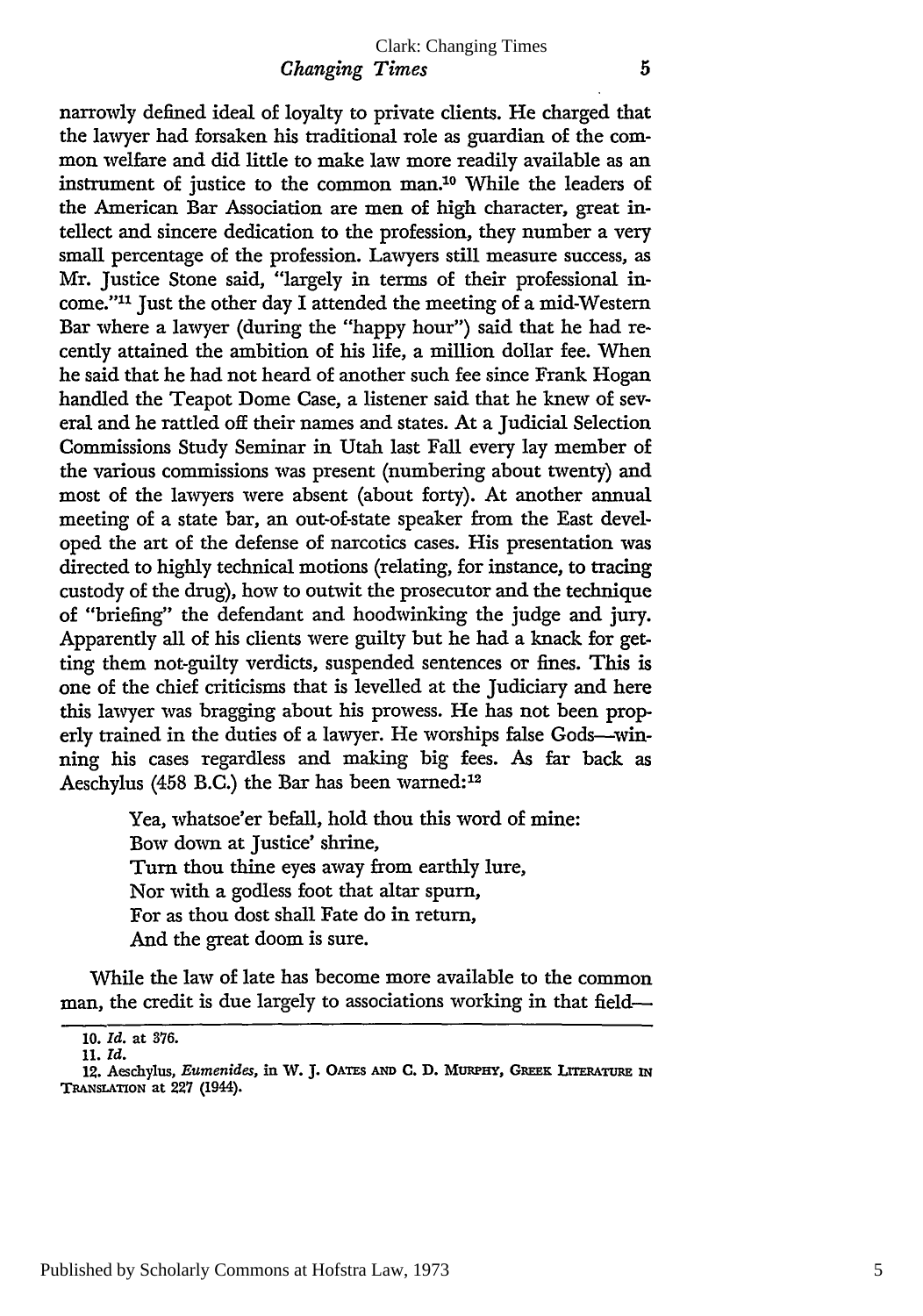not to the Bar. This was one of the chief complaints of Mr. Justice Stone almost forty years ago. Some of the larger firms are permitting *pro bono publico* work by juniors, but the typical scope of such work is highly restricted and fails dismally to bring justice to the poor. On the criminal side, appointed counsel are gradually becoming a handful of lawyers. Indeed, more and more counsel are making a living off court appointments and have so many cases on their docket that delays result.

Still we hear that Boards of Legal Examiners are being reminded by lawyers that the profession cannot absorb the high output of the law schools. More and more applicants are failing the bar. There may be too many lawyers but the country certainly has an acute shortage of capable advocates. The truth about it is that we need more lawyers. Millions of people are without legal representation. I have been hearing with increasing frequency of the plans being drawn for prepaid legal insurance similar to hospital and health insurance in the medical field. And federal poverty legislation includes funded legal service projects. All of these innovations will require the services of more and more lawyers, and we must be ready to meet them. It is a shame that we do not already have group legal insurance. The Bar should have had foresight sufficient to organize such a program years ago. Moreover, the recent Supreme Court case extending the right of counsel to all persons facing a jail sentence<sup>18</sup> will also require a large number of conscientious lawyers. The Bar has neglected indigent cases on the ground that there were not sufficient lawyers. They cannot have it both waysl

The Bar has also neglected to discipline its members. Although the American Bar Association adopted a Code of Professional Responsibility, as well as procedures for its enforcement, the Internal Revenue Service reports that a higher percentage of lawyers are found guilty of violating federal tax laws than is true of members of any other profession. This is an outrage. And I daresay *not one* has been disbarred. The reason is that failing to file an income tax return is a misdemeanor and does not involve moral turpitudel

These things must be corrected and I verily believe that they will when the *laissez-faire* attitude of the Bar is corrected. Again, the law schools, too, can be a force for good in this area by conducting seminars on legal ethics with the Bar.

**<sup>13.</sup>** Argersinger v. Hamlin, 407 **U.S.** 25 (1972).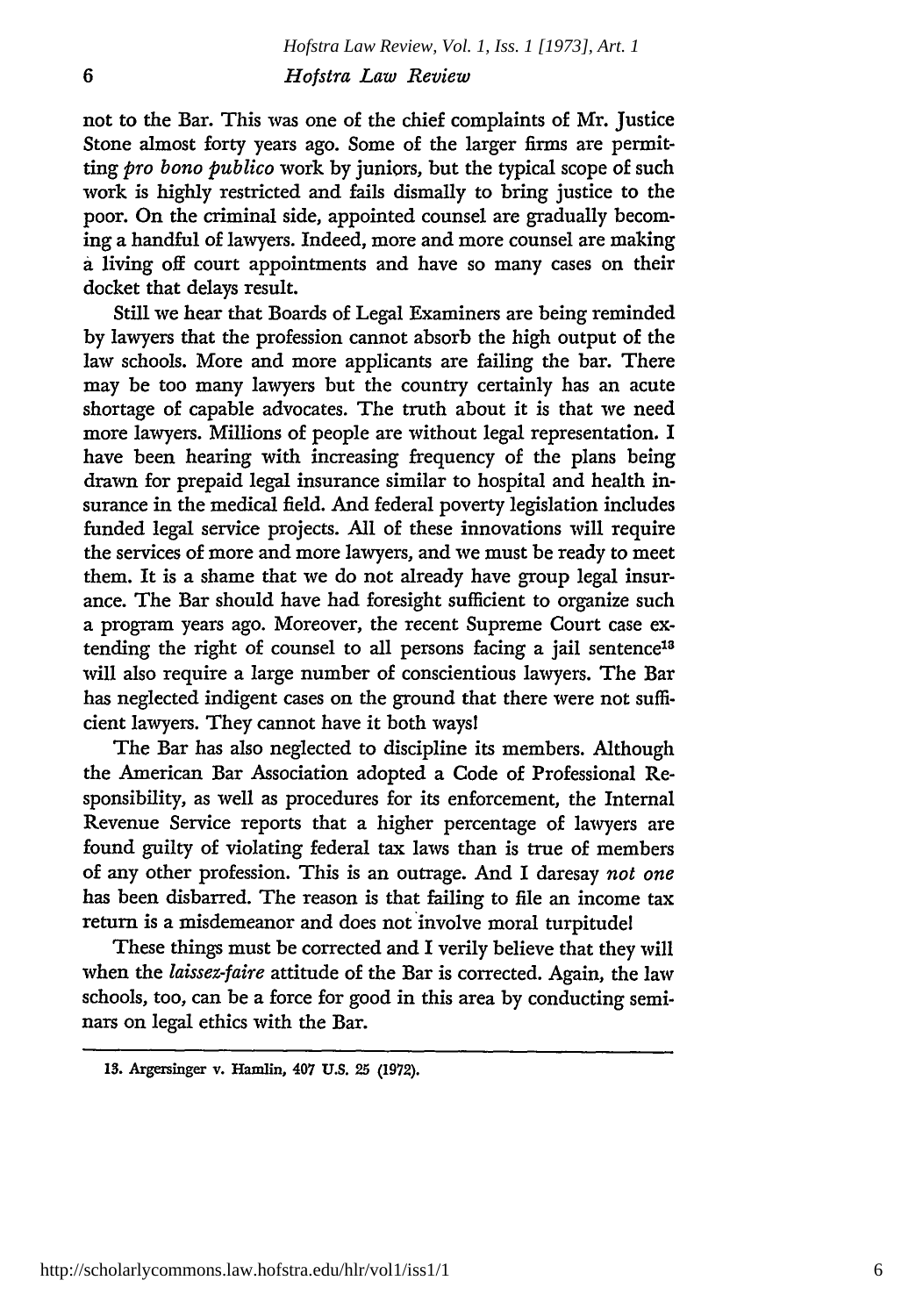#### *Changing Times*

#### C. *The Courts*

Our court system has been sorely neglected. The courts have not been given the tools necessary to modernize their techniques and procedures. More and more states are adopting new judicial articles that unify the system, install merit selection with disciplinary control in an independent commission and provide for modernization of court procedures. This takes time and money. The Bar and the law schools must take a stronger position in this program. The judges are now coming to realize the importance of this modernization effort but they cannot get the **job** done alone. We must have interested laymen join in the effort. Lawyers can be of particular effectiveness in interesting their clients in the program. Thus far the brunt of the effort has been made by The American Judicature Society.

#### D. *The Law*

If we can get some of these projects going, I submit that they will soon have a tremendous impact on the law. Through the law school clinics we can dispose of our criminal cases with swift dispatch and with more justice. We can do a much more effective **job** on bail, dispositions by plea, the trial of cases, the sentencing and correction of those found guilty.

We can, as Lord Bacon suggested 412 years ago, make a digest of our criminal laws, eliminate those offenses that should not be prohibited *(e.g.,* drunkenness, gambling where not organized, sexual intercourse by consenting adults, marijuana); revise our sentencing procedures, modernize our corrections, eliminate conflicts and do away with dual prosecutions, *i.e.,* federal and state prosecutions for the same offense.

These improvements will bring dignity to the judicial process and improve the image of the judiciary, the Bar and the law schools. We are all watching the course of Hofstra in these and related matters. It can be a leader-and quickly too-if it will act as one.

#### **SOOTHSAYING**

Some may wonder what has become of the prognosis on the substantive law. Let me give you a short resume. The Supreme Court will not overrule existing cases, such as *Brown v. Board of Educa-*